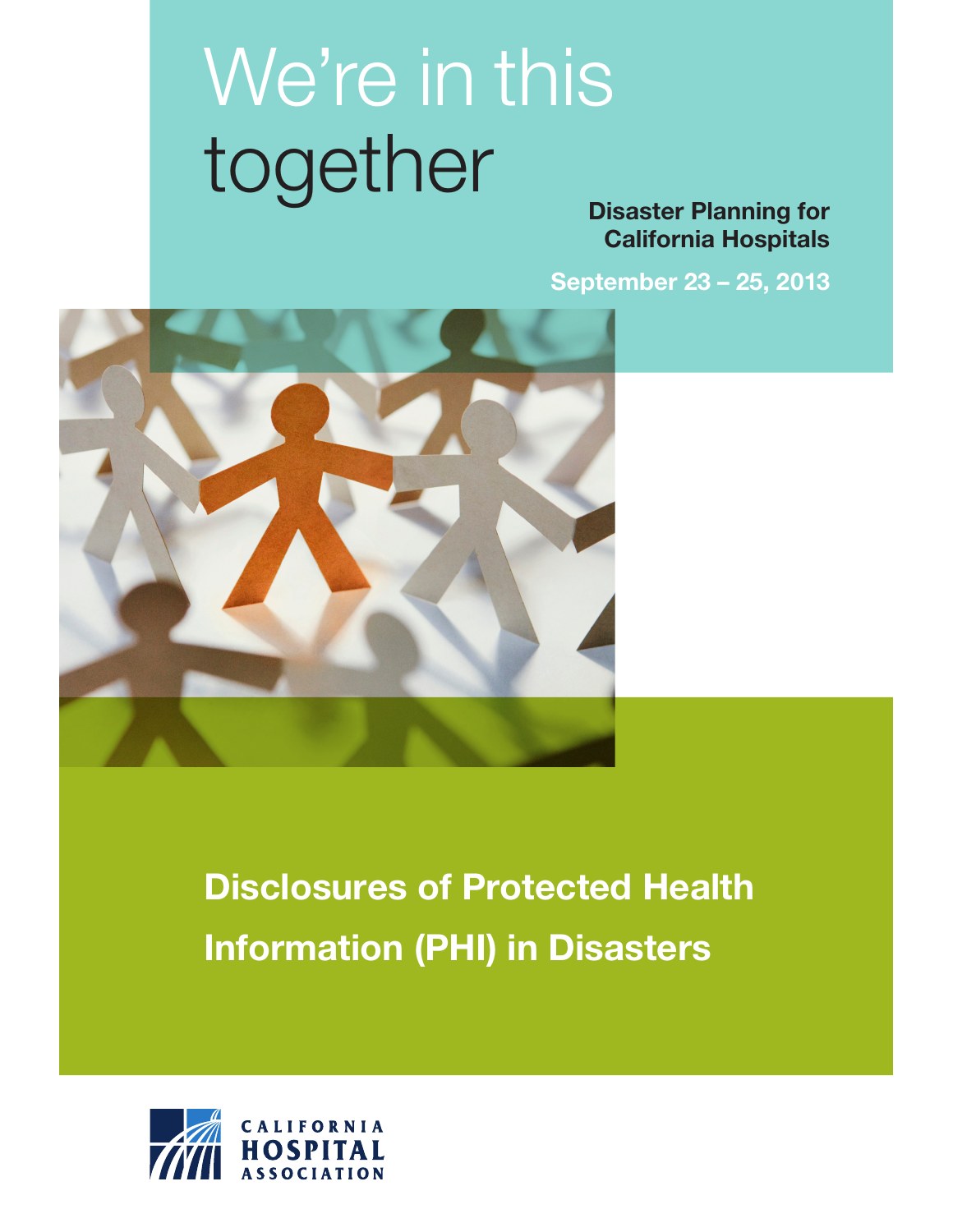The following chart provides information on permissible disclosures of protected health information (PHI) in disaster situations. PHI means individually-identifiable health information (including demographic information) that identifies, or there is a reasonable basis to believe it can be used to identify, the patient. Information that cannot be linked to a specific patient, such as the number of victims by gender or age group (e.g., adults, teens, children, etc.) and the general cause of their treatment needs (e.g., an explosion, earthquake, etc.) may be disclosed.

Health care providers should not use this chart to develop policies and procedures or to make decisions about the disclosure of:

- 1. HIV test results,
- 2. Information regarding mental health services provided under the Lanterman-Petris-Short Act, or
- 3. Information obtained by federally-assisted substance abuse programs.

In addition, health care providers should keep the "minimum necessary" standard in mind, and disclose only that information that is necessary to accomplish the intended purpose of the disclosure.

Health care facilities and professionals should use common sense and good judgment, in addition to consulting the following chart, when developing their policies and procedures regarding the disclosure of PHI during disasters. A hospital may choose not to make certain disclosures, even if the law technically permits them. Hospitals should consult legal counsel with expertise in health information privacy law prior to finalizing policies and procedures. If a provider is in doubt about whether a particular disclosure is lawful, obtaining the patient's (or legal representative's) written authorization for the disclosure is advised.

See CHA's *California Health Information Privacy Manual* at www.calhospital.org/privacy for additional information.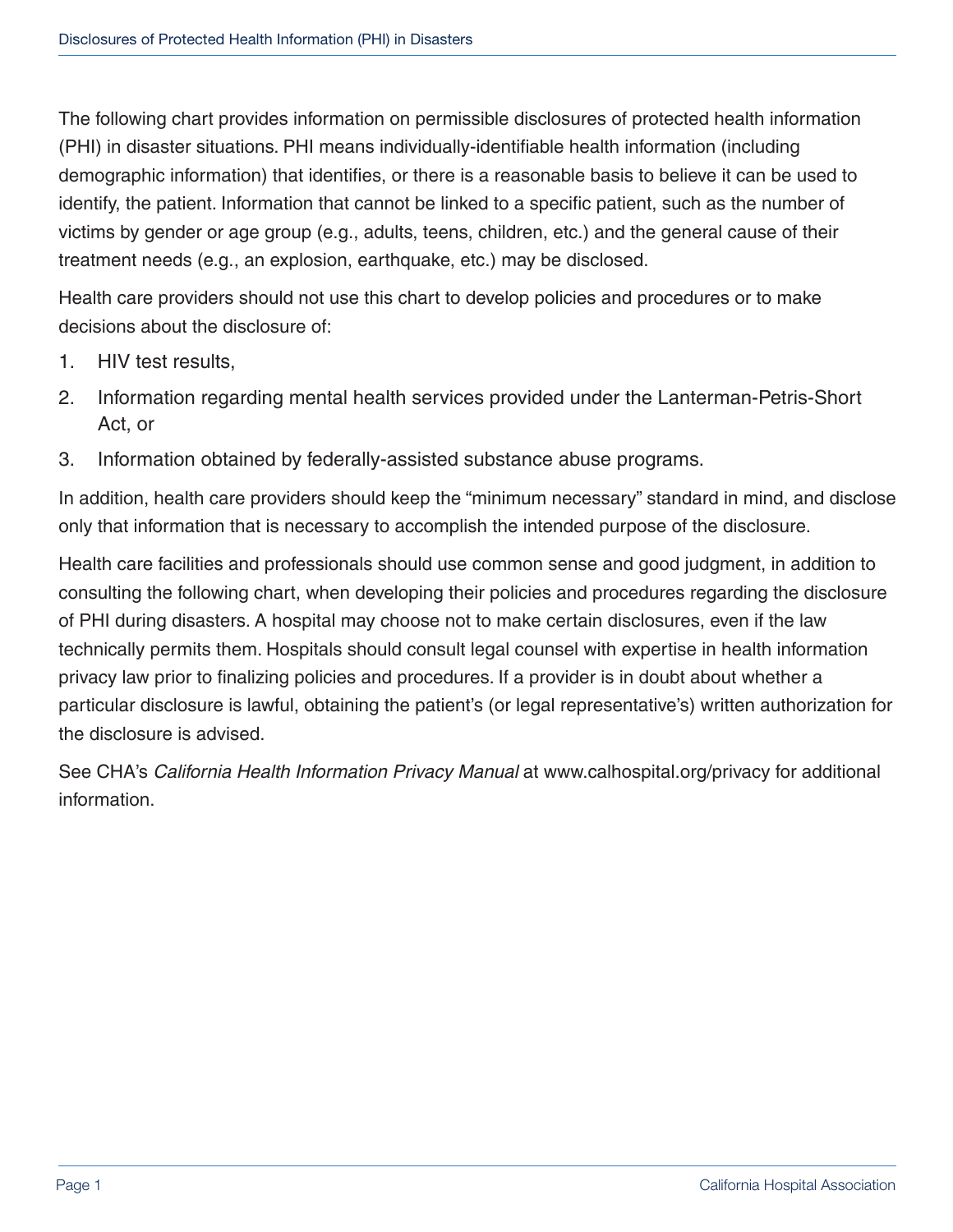The U.S. Department of Health and Human Services (HHS) may issue a waiver of HIPAA sanctions and penalties following a disaster. This does not mean that the rule is suspended; however, no penalties will be assessed by HHS against a hospital for any violations of HIPAA requirements as described in the waiver. There is no process to waive penalties for violations of state health information privacy laws.

#### *POTENTIAL RECIPIENT OF PHI*

#### **Another health care provider**

This can be an individual provider (such as a doctor or nurse) or an institutional provider (such as another hospital or skilled nursing facility)

| <b>Purpose of Disclosure</b>                                               | <b>Notes</b>                                                                                                                                                                                |
|----------------------------------------------------------------------------|---------------------------------------------------------------------------------------------------------------------------------------------------------------------------------------------|
| Diagnosis or treatment of the patient                                      | PHI may be freely shared with other health<br>care providers to diagnose or treat the patient.<br>[Civil Code Section $56.10(c)(1)$ ;<br>45 C.F.R. Section 164.506(c)(2)]                   |
| To assist the other provider to obtain payment<br>for services it rendered | Disclosure of PHI is limited to that information<br>necessary to assist the other provider to obtain<br>payment.<br>[Civil Code Section $56.10(c)(2)$ ;<br>45 C.F.R. Section 164.506(c)(3)] |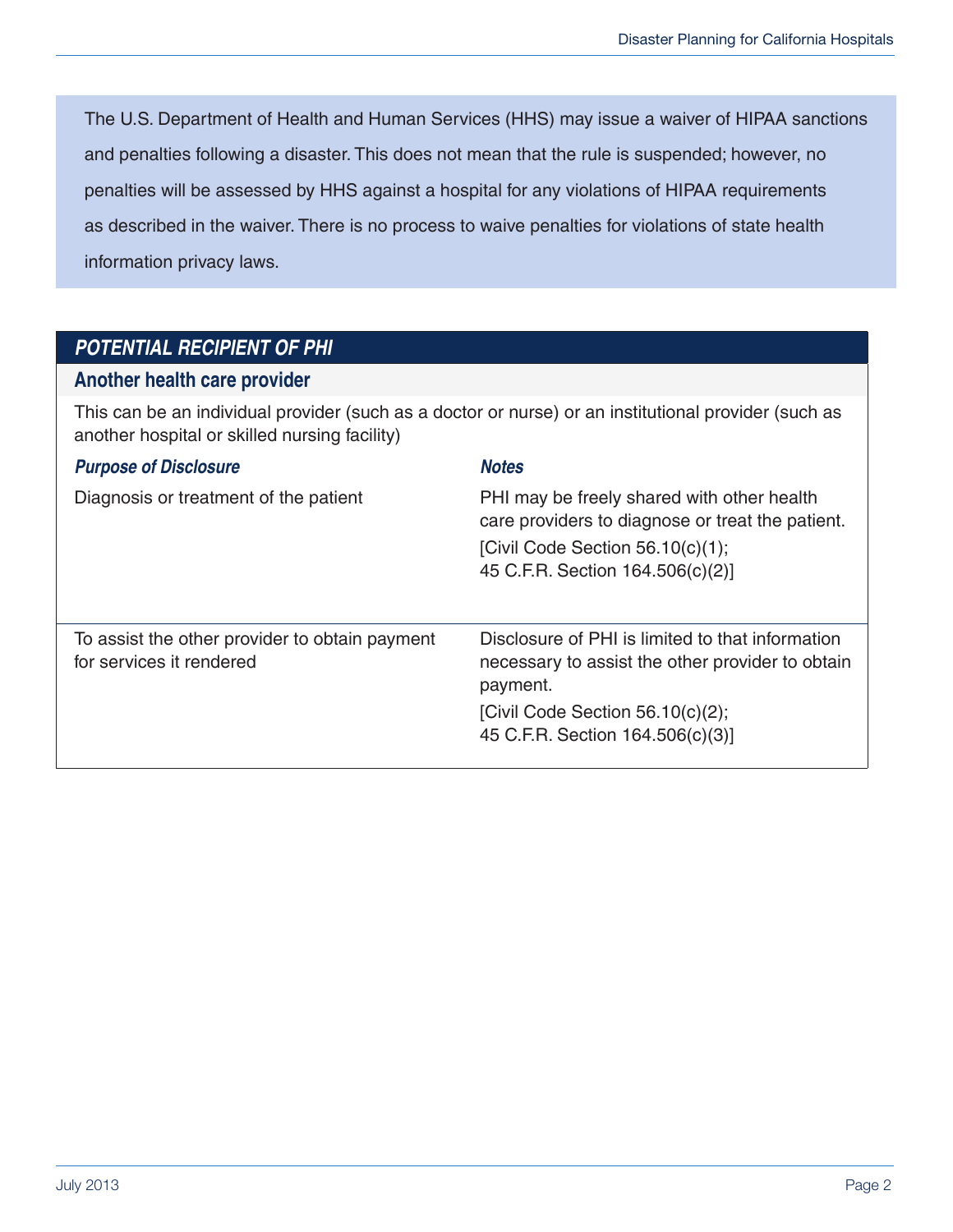#### **Clergy**

#### *Purpose of Disclosure Notes*

Patient directory. Patients must be told of the information that may be included in the directory and the persons to whom it may be disclosed, and given the opportunity to restrict or prohibit some or all of the disclosures. This is usually accomplished via the Notice of Privacy Practices. If the opportunity to object cannot practicably be provided because of the patient's incapacity or an emergency treatment circumstance, the hospital may use or disclose the information (general condition, location and religious affiliation) if the disclosure is:

- 1. Consistent with a prior expressed preference of the patient, if any, that is known to the provider; and
- 2. In the patient's best interest as determined by the provider, in the exercise of professional judgment.

The provider must inform the patient about the directory information (this is usually accomplished via the Notice of Privacy Practices) and provide an opportunity to object when it becomes practicable to do so.

Unless the patient has requested that information be withheld, the following information may be released to clergy upon request:

- 1. Patient's general condition (undetermined, good, fair, serious, critical, deceased);
- 2. The patient's location; and
- 3. The patient's religious affiliation.

This applies to an inpatient, outpatient or emergency patient.

No other information may be released under this provision of law.

[Civil Code Section 56.10(c)(14); 45 C.F.R. Section 164.510(a)]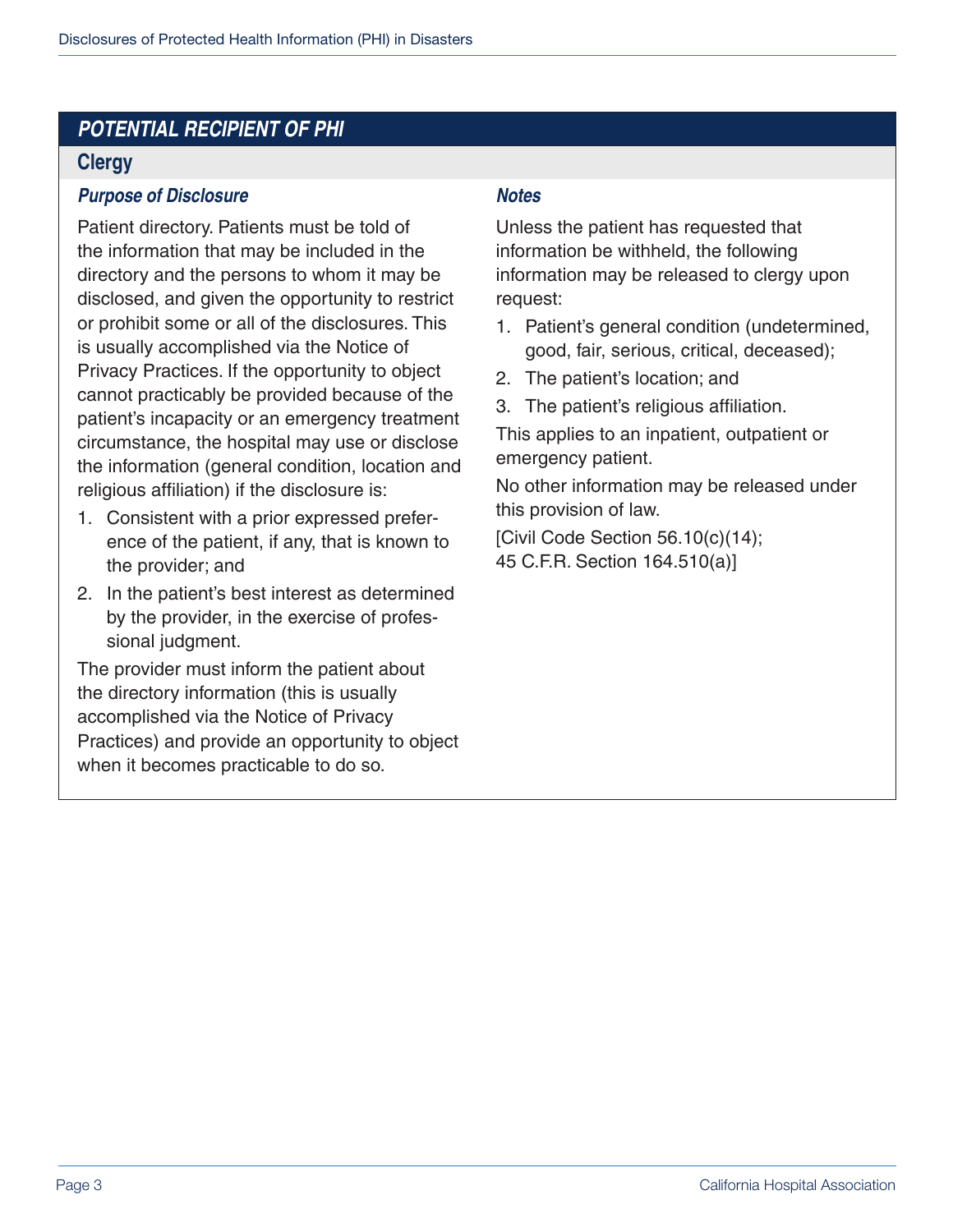#### **Coroner**

*Purpose of Disclosure Notes*

Coroner investigation **EXECO EXECO EXECO EXECO EXECO EXECO** Hospitals are *required* to disclose PHI to a coroner "without delay upon request" when requested in the course of an investigation to identify a decedent or locate next of kin; or an investigation of deaths that may involve public health concerns, organ or tissue donations, abuse, suicides, poisonings, accidents, suspicious deaths, unknown deaths, criminal deaths, or when authorized by the decedent's representative. The coroner must limit his/her request to PHI related to the decedent who is the subject of the investigation.

> In addition, a hospital *may* (but is not required to) disclose PHI to a county coroner upon request for other purposes, if the disclosure is made in the course of another type of investigation by the coroner's office.

[Civil Code Section 56.10(a)(8) and (c)(6); 45 C.F.R. Section 164.512(g)(1)]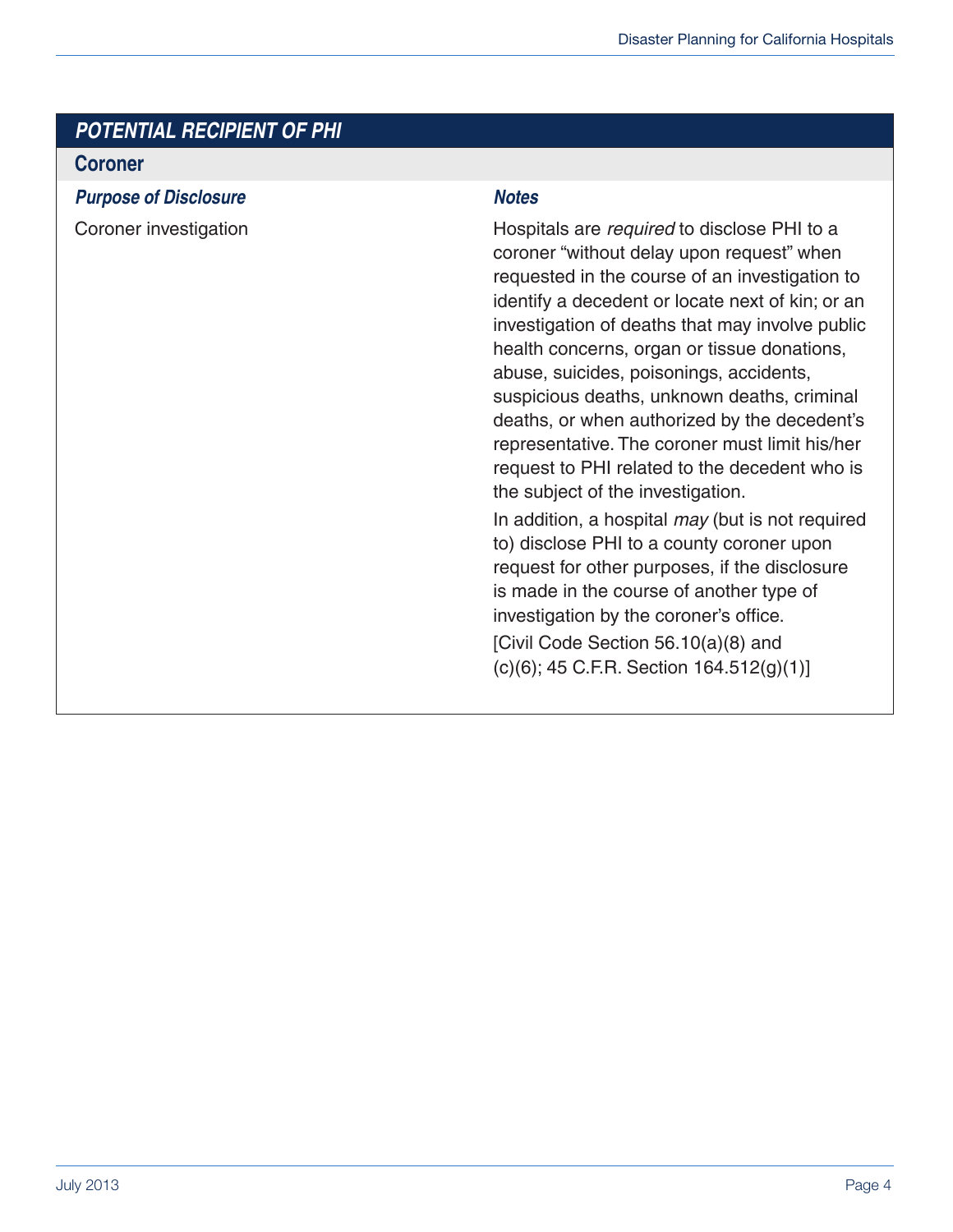**Family member, other relative, domestic partner, or close personal friend of the patient, or any other person identified by the patient**

#### *Purpose of Disclosure Notes*

For involvement in the patient's care or payment for the care

The hospital must follow the steps below before disclosing information if the patient is present (or otherwise available prior to the disclosure) and has the capacity to make health care decisions:

- 1. Obtain the patient's agreement to the disclosure;
- 2. Provide the patient with the opportunity to object to the disclosure (if the patient objects, no disclosure may be made); or
- 3. The hospital may reasonably infer from the circumstances based on the exercise of professional judgment that the patient does not object to the disclosure. (Psychotherapists may not disclose information pursuant to this provision.)

If the patient is not present or the opportunity to agree or object to the disclosure cannot practicably be provided due to incapacity or an emergency circumstance, then the hospital may determine whether the disclosure is in the best interest of the patient and, if so, disclose only the information that is directly relevant to the person's involvement with the patient's health care.

[Civil Code Section 56.1007; 45 C.F.R. Section 164.510(b)]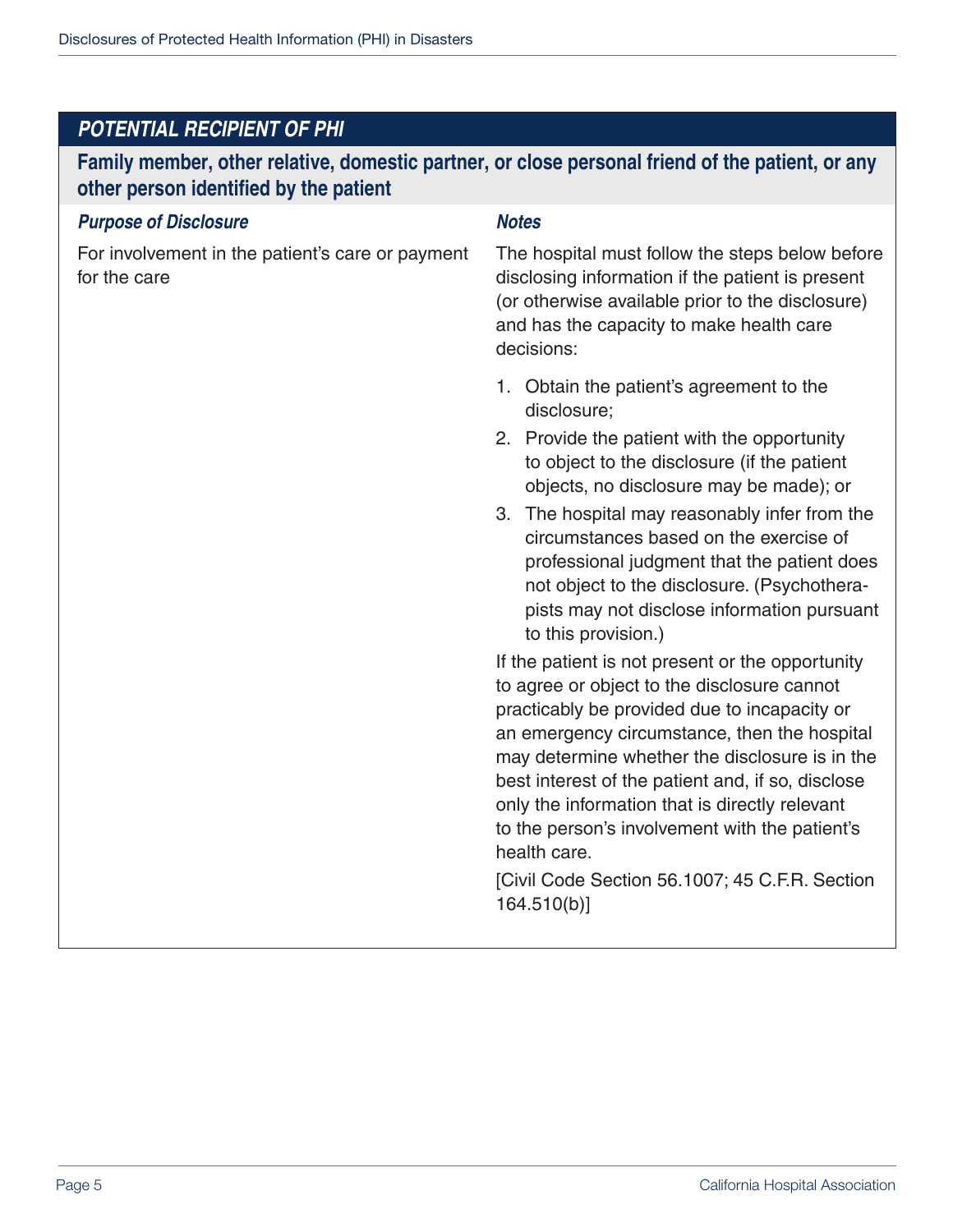#### **General public**

#### *Purpose of Disclosure Notes*

Patient directory. Patients must be told of the information that may be included in the directory and the persons to whom it may be disclosed, and given the opportunity to restrict or prohibit some or all of the disclosures. This is usually accomplished via the Notice of Privacy Practices.

If the opportunity to object cannot practicably be provided because of the patient's incapacity or an emergency treatment circumstance, the hospital may use or disclose the information (general condition and location) if the disclosure is:

- 1. Consistent with a prior expressed preference of the patient, if any, that is known to the provider; and
- 2. In the patient's best interest as determined by the provider, in the exercise of professional judgment.

The provider must inform the patient about the directory information (this is usually accomplished via the Notice of Privacy Practices) and provide an opportunity to object when it becomes practicable to do so.

Unless the patient has requested that information be withheld, the following information may be released upon request, *if*  the inquiry specifically contains the patient's *name*:

- 1. Patient's general condition (undetermined, good, fair, serious, critical, deceased); and
- 2. The patient's location.

This applies to an inpatient, outpatient or emergency patient. No information can be given out if a request does not include the patient's name. Also, no other information may be released under this provision of the law, which is meant to allow visitors, florists, and others to find patients. However, CHA recommends that hospitals use their discretion when exercising this authority. For example, it is reasonable to give a room number to a florist who asks, "Which room is Bernice Hathaway in?" However, disclosing this information to a television camera crew would likely not comply with the HIPAA requirement that the disclosure be in the best interest of the patient. Instead, the hospital should confer with the patient prior to making any disclosure to the media. Additionally, a hospital may not disclose a patient's location in a psychiatric or substance abuse unit. Finally, a hospital should not notify third parties of a patient's death before the next-of-kin is notified. Hospitals are advised to verify that the patient's family has been notified and does not object to disclosure prior to making any announcement of the death. [Civil Code Sections  $56.10(c)(14)$  and  $56.16$ ; 45 C.F.R. Section 164.510(a)]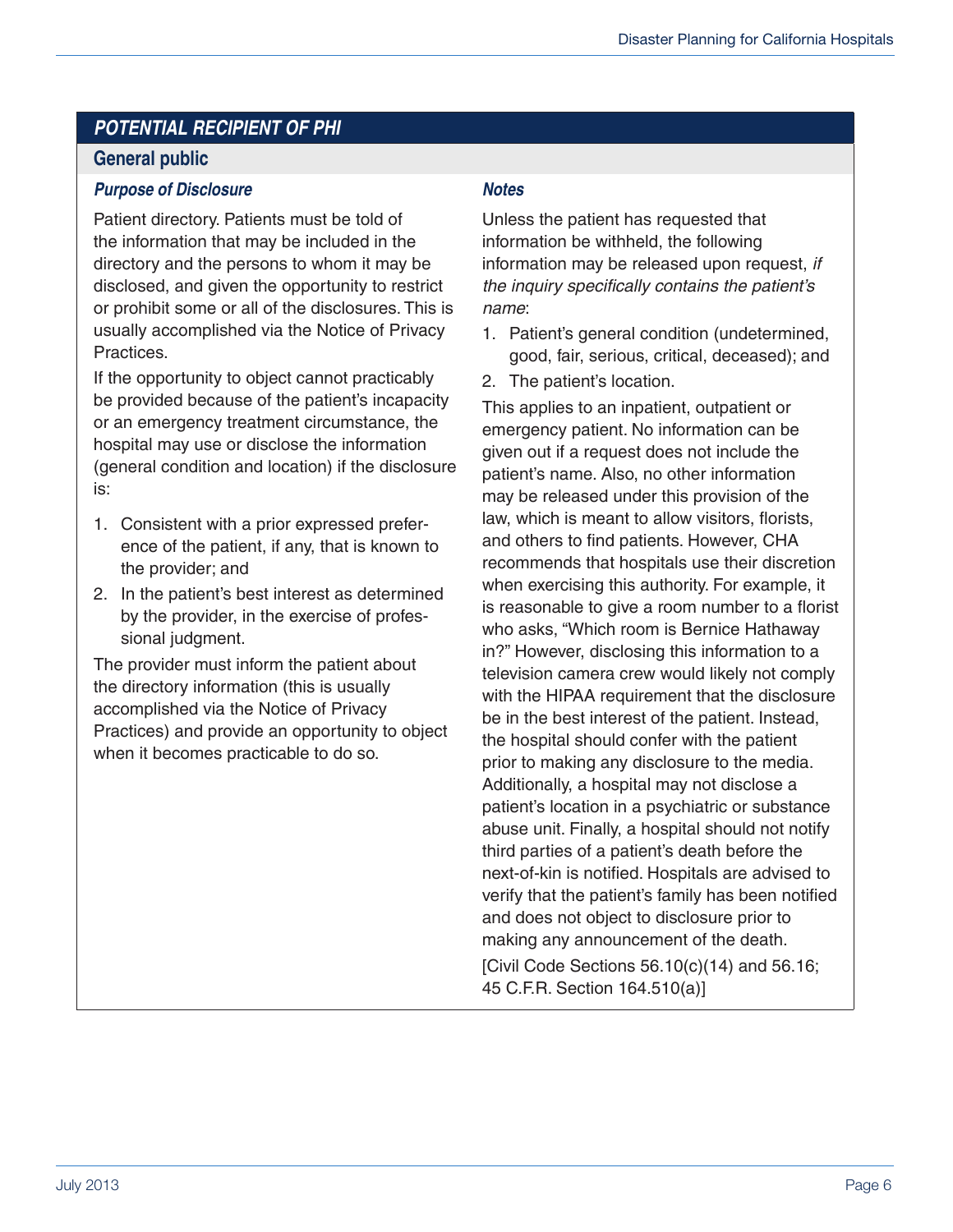#### **Media**

#### *Notes*

There is no law specifically regarding disclosures of PHI to the media. *(See "General public," page 6.)*

#### **Payers**

#### *Purpose of Disclosure Notes*

To obtain payment for services rendered by the provider

PHI may be disclosed to an insurer, health care service plan, hospital service plan, employee benefit plan, governmental authority, contractor, or any other person or entity responsible for payment to the extent necessary to allow responsibility for payment to be determined and payment to be made.

[Civil Code Section 56.10(c)(2); 45 C.F.R. Section 506(c)(1)]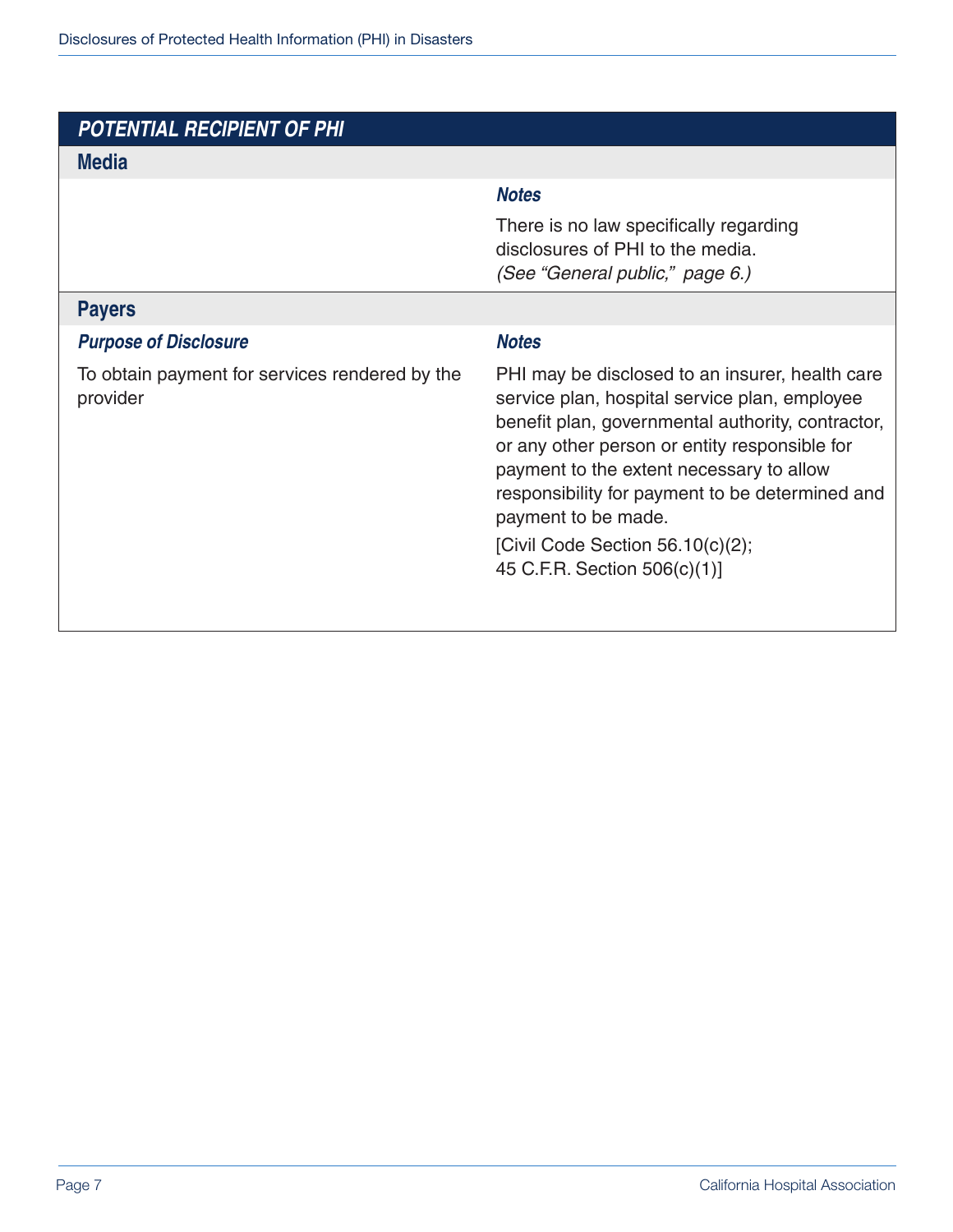#### **Public health officials**

#### *Purpose of Disclosure Notes*

Preventing or controlling disease, injury, or disability, including, but not limited to, the reporting of disease, injury, vital events such as birth or death, and the conduct of public health surveillance, investigations, and interventions

PHI may be disclosed to a local health department (such as a county public health officer) or state health services officials if permitted or required by a state or federal law. [Civil Code Sections  $56.10(c)(18)$  and  $56.30(c)$ ; 45 C.F.R. Section 164.512(b)]